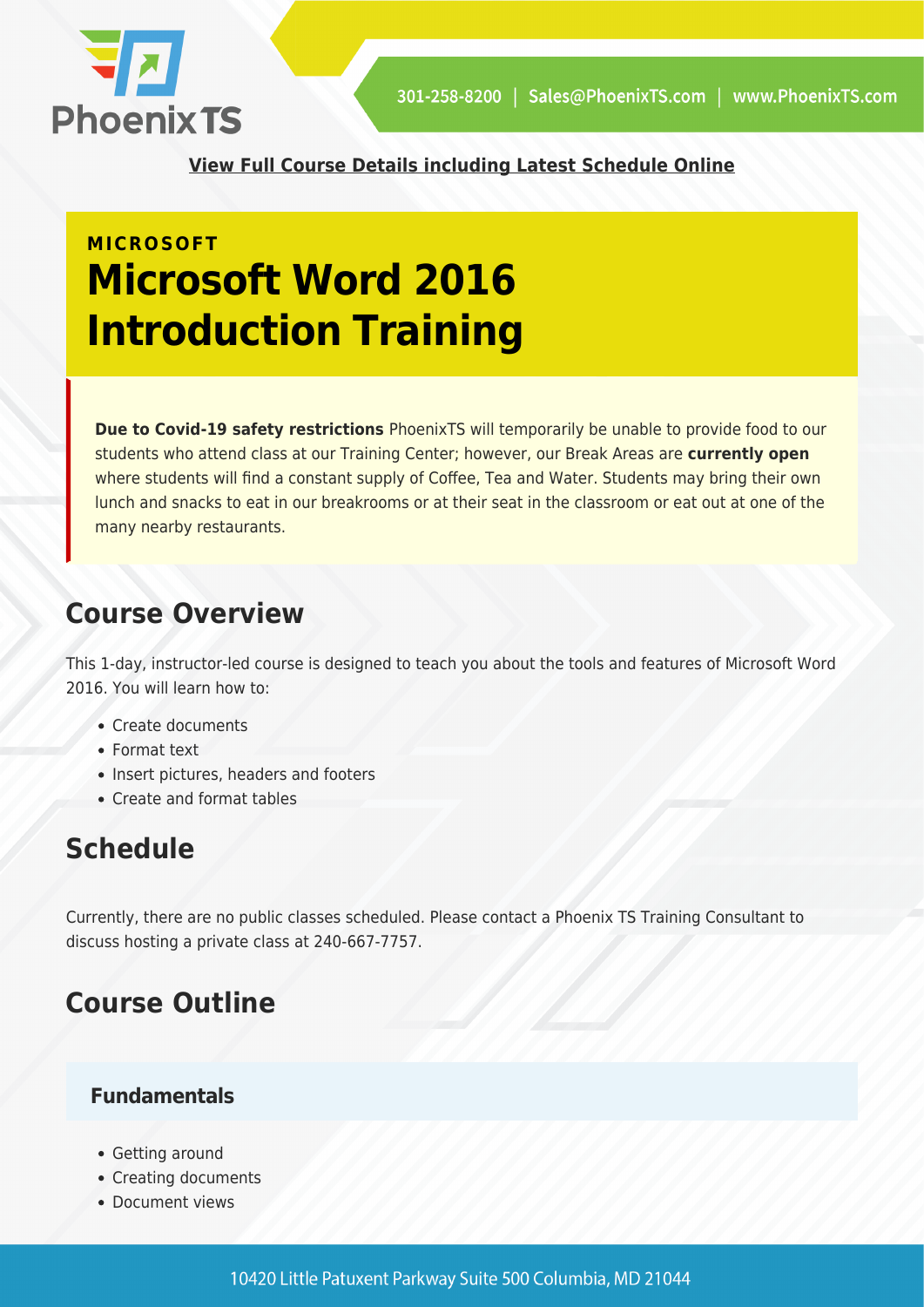

#### **Formatting**

- Formatting characters
- Formatting paragraphs
- Quick Styles
- Making lists

#### **Document setup**

- Page layout
- Proofing documents
- Printing, headers, and footers
- Templates

#### **Graphics**

- Inserting pictures
- Formatting pictures
- Picture layout

#### **Tables**

- Creating tables
- Formatting tables

**Due to Covid-19 safety restrictions** PhoenixTS will temporarily be unable to provide food to our students who attend class at our Training Center; however, our Break Areas are **currently open** where students will find a constant supply of Coffee, Tea and Water. Students may bring their own lunch and snacks to eat in our breakrooms or at their seat in the classroom or eat out at one of the many nearby restaurants.